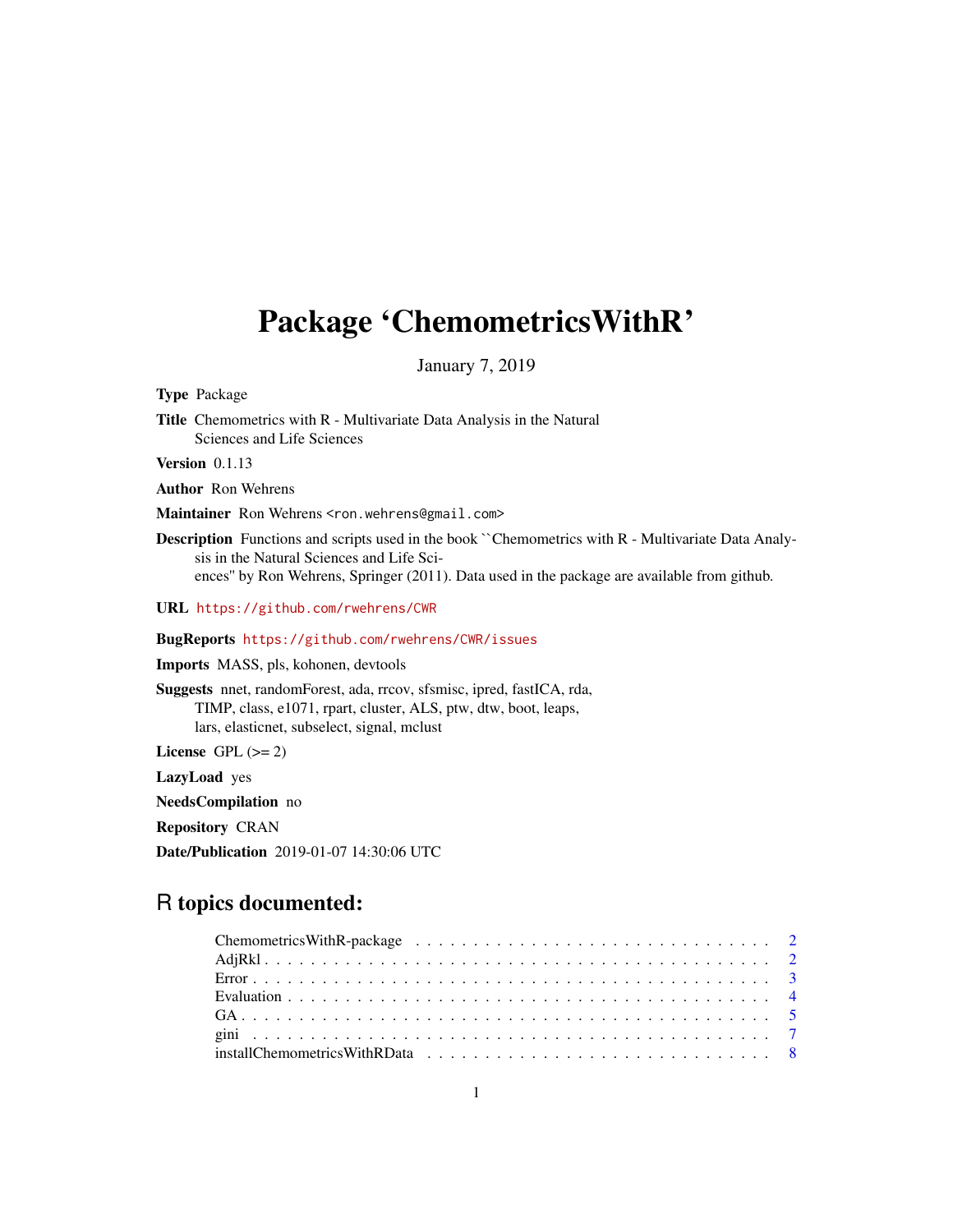#### <span id="page-1-0"></span> $2$  AdjRkl

| Index |  |  |  |  |  |  |  |  |  |  |  |  |  |  |  |  |  |
|-------|--|--|--|--|--|--|--|--|--|--|--|--|--|--|--|--|--|
|       |  |  |  |  |  |  |  |  |  |  |  |  |  |  |  |  |  |
|       |  |  |  |  |  |  |  |  |  |  |  |  |  |  |  |  |  |
|       |  |  |  |  |  |  |  |  |  |  |  |  |  |  |  |  |  |
|       |  |  |  |  |  |  |  |  |  |  |  |  |  |  |  |  |  |
|       |  |  |  |  |  |  |  |  |  |  |  |  |  |  |  |  |  |
|       |  |  |  |  |  |  |  |  |  |  |  |  |  |  |  |  |  |

ChemometricsWithR-package

*Chemometrics with R - Multivariate Data Analysis in the Natural Sciences and Life Sciences*

# Description

Functions and scripts used in the book "Chemometrics with R - Multivariate Data Analysis in the Natural Sciences and Life Sciences" by Ron Wehrens, Springer (2011). Data used in the package are available from github.

#### Details

The accompanying **Chemometrics WithRData** package (approx. 60 MB) contains a couple of data sets used in the book that are too large for CRAN according to current size limits. For details on how to install the data package, use ?installChemometricsWithRData.

# Author(s)

Ron Wehrens

Maintainer: Ron Wehrens <ron.wehrens@gmail.com>

#### References

R. Wehrens. "Chemometrics with R - Multivariate Data Analysis in the Natural Sciences and Life Sciences". Springer, Heidelberg, 2011.

AdjRkl *Adjusted Rand Index*

#### Description

The Adjusted Rand Index is a measure of similarity for two groupings or clusterings. A value of 1 indicates total agreement.

#### Usage

AdjRkl(part1, part2)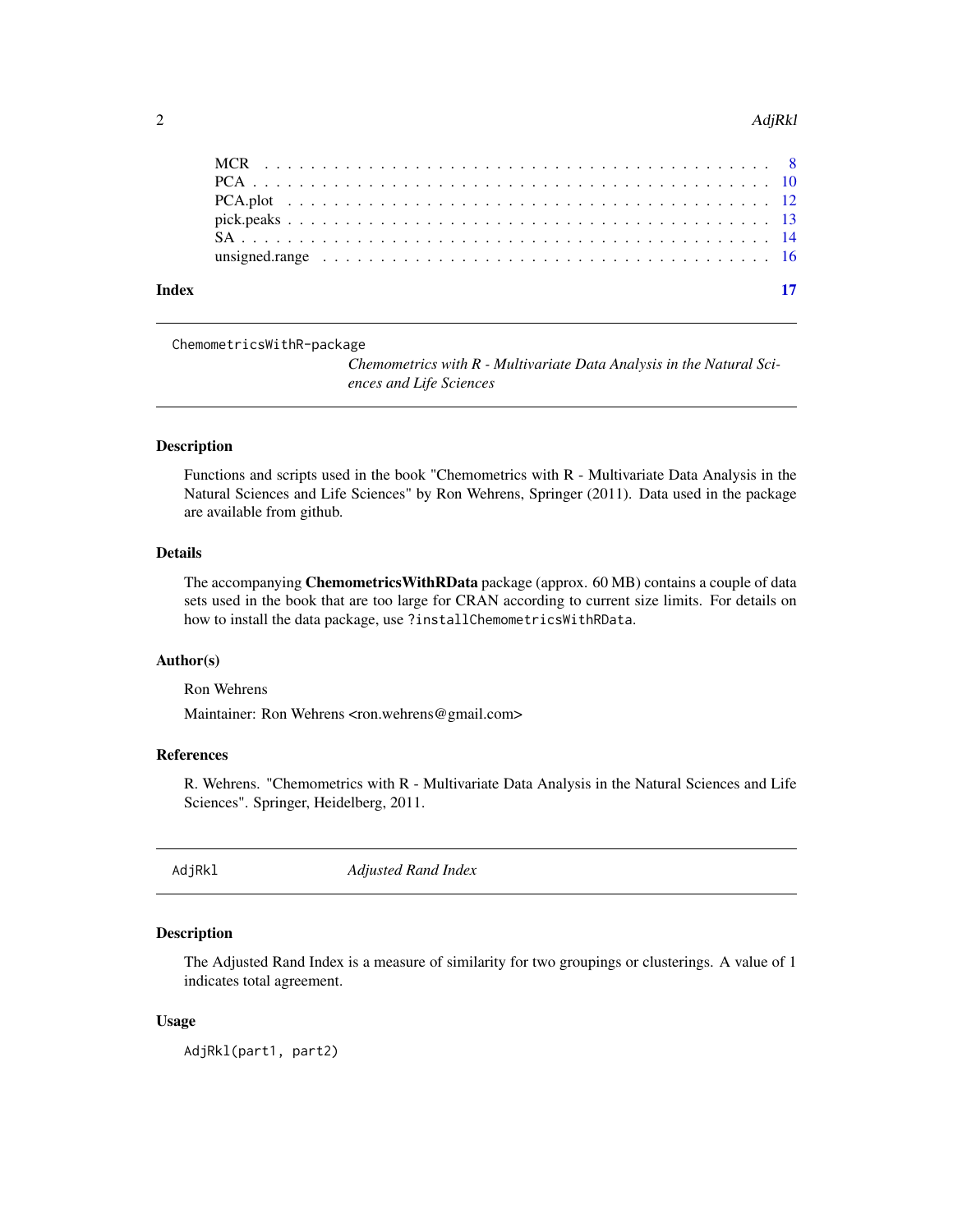#### <span id="page-2-0"></span>Error 3

#### Arguments

| part1 | First partitioning.  |
|-------|----------------------|
| part2 | Second partitioning. |

# Value

Number.

# Author(s)

Ron Wehrens

# References

R. Wehrens. "Chemometrics with R - Multivariate Data Analysis in the Natural Sciences and Life Sciences". Springer, Heidelberg, 2011.

# Examples

```
if (require("kohonen")) {
 data(wines, package = "kohonen")
 wines.dist <- dist(scale(wines))
 wines.sl <- hclust(wines.dist, method = "single")
 wines.cl <- hclust(wines.dist, method = "complete")
 AdjRkl(cutree(wines.sl, 4), cutree(wines.cl, 4))
} else {
 cat("Package kohonen not available.\nInstall it by typing 'install.packages(\"kohonen\")'")
}
```
Error *Often-used error functions*

# Description

Error functions for classification and regression

# Usage

```
rms(x, y)err.rate(x, y)
```
# Arguments

x, y True or predicted values, either numbers or factors.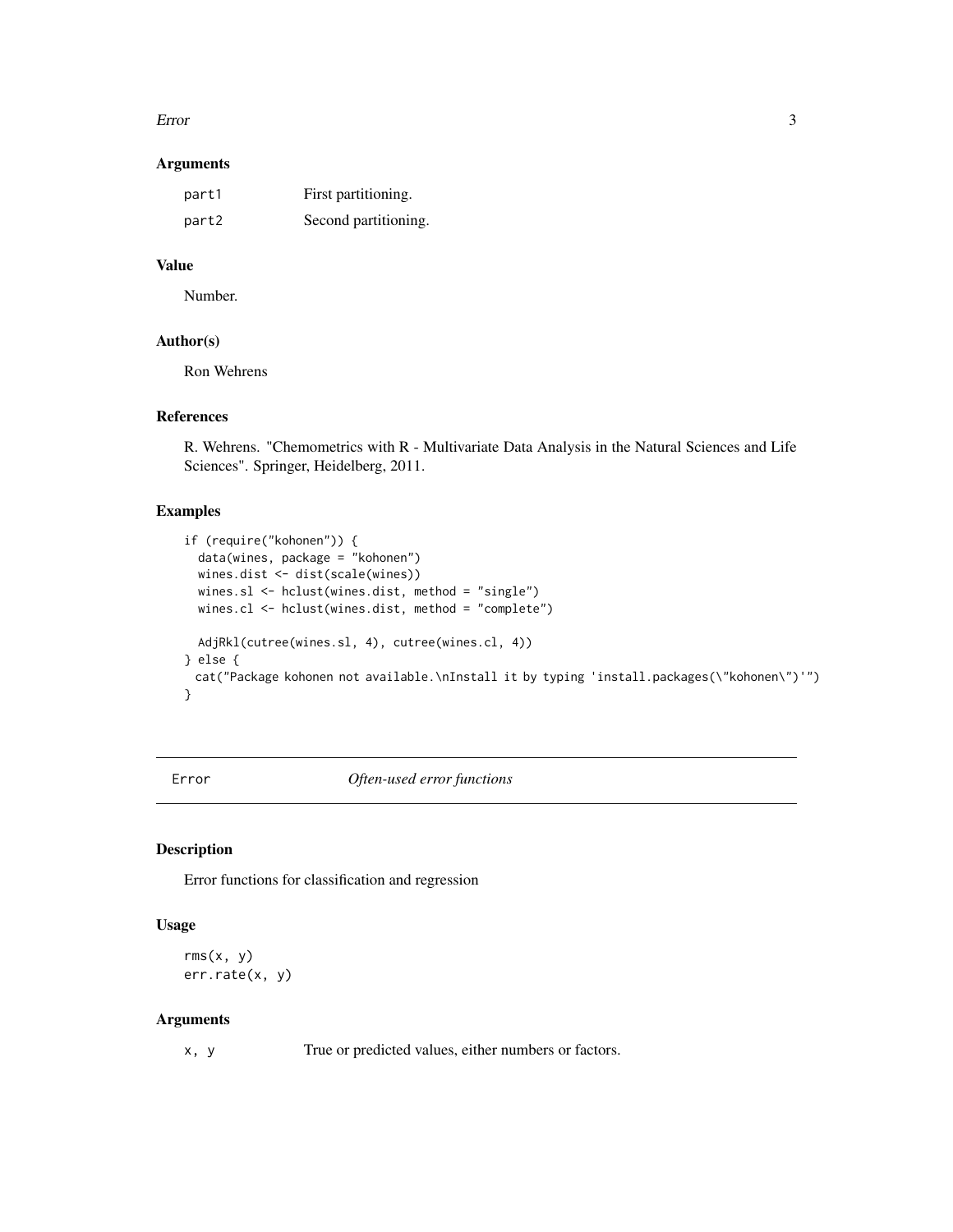#### <span id="page-3-0"></span>Value

Function rms returns the root-mean-square error for real-valued x and y vectors. Function err.rate returns the fraction of non-matching cases in x and y (real numbers or factors).

#### Author(s)

Ron Wehrens

# References

R. Wehrens. "Chemometrics with R - Multivariate Data Analysis in the Natural Sciences and Life Sciences". Springer, Heidelberg, 2011.

<span id="page-3-1"></span>

| Evaluation | Evaluation function examples for SA- or GA-based variable selection |
|------------|---------------------------------------------------------------------|
|            | <i>in classification applications.</i>                              |

# Description

Two examples of functions that can be used in variable selection for classification. The outcome of these functions should be maximized by the optimization.

#### Usage

lda.loofun(x, grouping, subset, ...) pls.cvfun(x, response, subset, ...)

#### Arguments

| x        | Data matrix: independent variables used by eval. fun                         |
|----------|------------------------------------------------------------------------------|
| grouping | Class vector, possibly a factor                                              |
| response | Dependent variable, typically a real number                                  |
| subset   | A vector containing the indices of the variables to be included              |
| $\cdots$ | Further arguments, such as the number of latent variables to use in plscyfun |

#### Details

The evaluation function should give high values for good subsets, and low values for bad subsets. The lda.loofun function simply counts the number of correct predictions in LOO crossvalidation, and subtracts the number of variables in the subset. Function pls.cvfun returns the mean squared error of cross-validation.

# Value

One value indicating the quality of the subset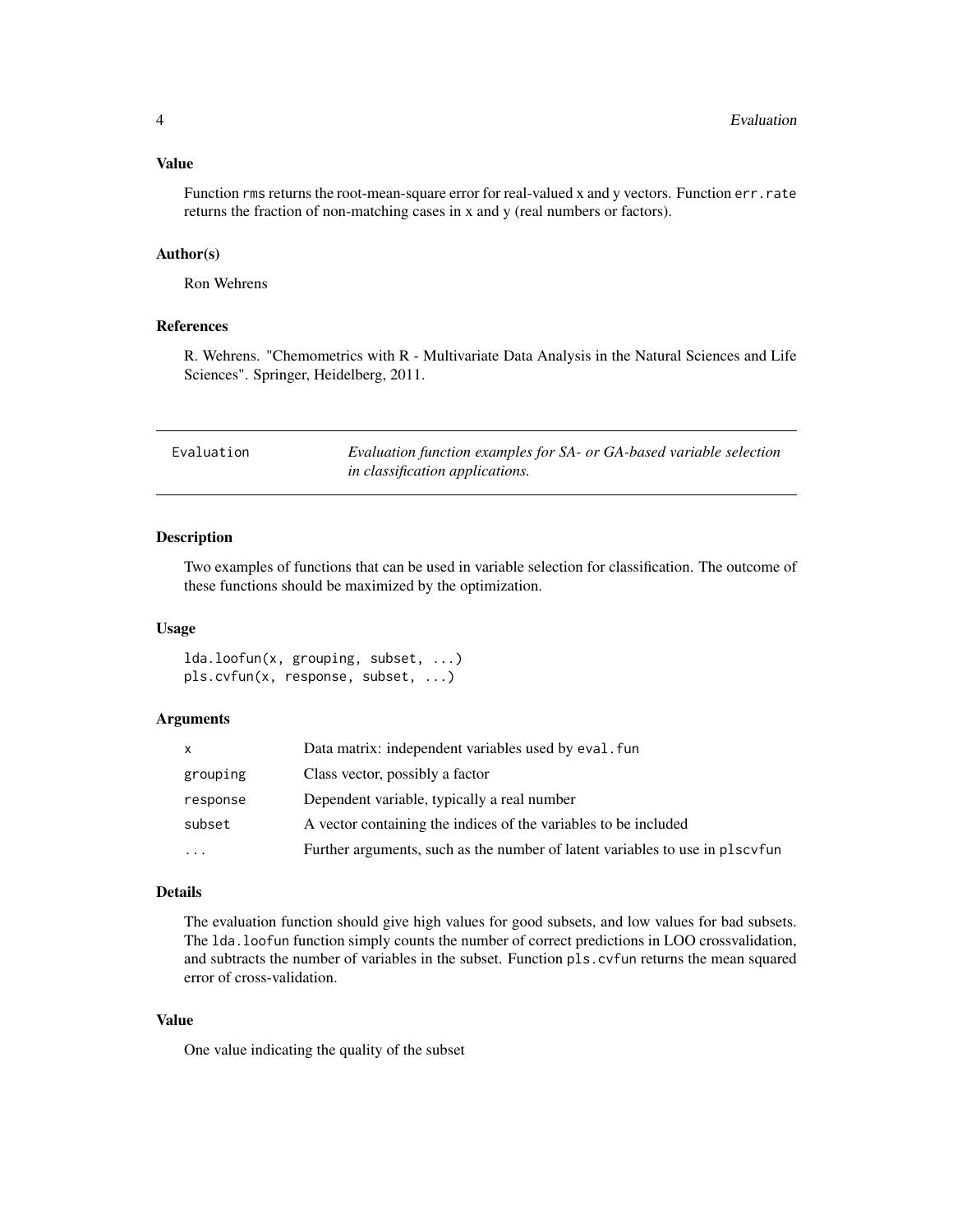#### <span id="page-4-0"></span> $GA$  5

# Author(s)

Ron Wehrens

# References

R. Wehrens. "Chemometrics with R - Multivariate Data Analysis in the Natural Sciences and Life Sciences". Springer, Heidelberg, 2011.

# See Also

[GA](#page-4-1), [SA](#page-13-1)

<span id="page-4-1"></span>

GA *Genetic Algorithms for variable selection in classification*

# Description

A set of functions implementing simple variable selection in classification applications using genetic algorithms.

#### Usage

```
GAffun(X, C, eval.fun, kmin, kmax, popsize = 20, niter = 50,mut.prob = 0.05, ...GAfun2(X, C, eval.fun, kmin, kmax, popsize = 20, niter = 50,
      mut.prob = 0.05, ...)GA.init.pop(popsize, nvar, kmin, kmax)
GA.setect(pop, number, qlts, min. qlt = 0.4, qlt. exp = 1)GA.mut(subset, maxvar, mut.prob = 0.01)
GA.XO(subset1, subset2)
```
# Arguments

| X        | Data matrix: independent variables used by eval. fun                                                 |
|----------|------------------------------------------------------------------------------------------------------|
| C        | Class vector, used by eval. fun                                                                      |
| eval.fun | evaluation function. Should take a data matrix, a class vector (or factor), and a<br>subset argument |
| kmin     | Minimal number of variables to retain                                                                |
| kmax     | Maximal number of variables to retain                                                                |
| popsize  | Size of the GA population                                                                            |
| niter    | Number of iterations                                                                                 |
| mut.prob | Mutation probability                                                                                 |
| .        | Further arguments to the evaluation function                                                         |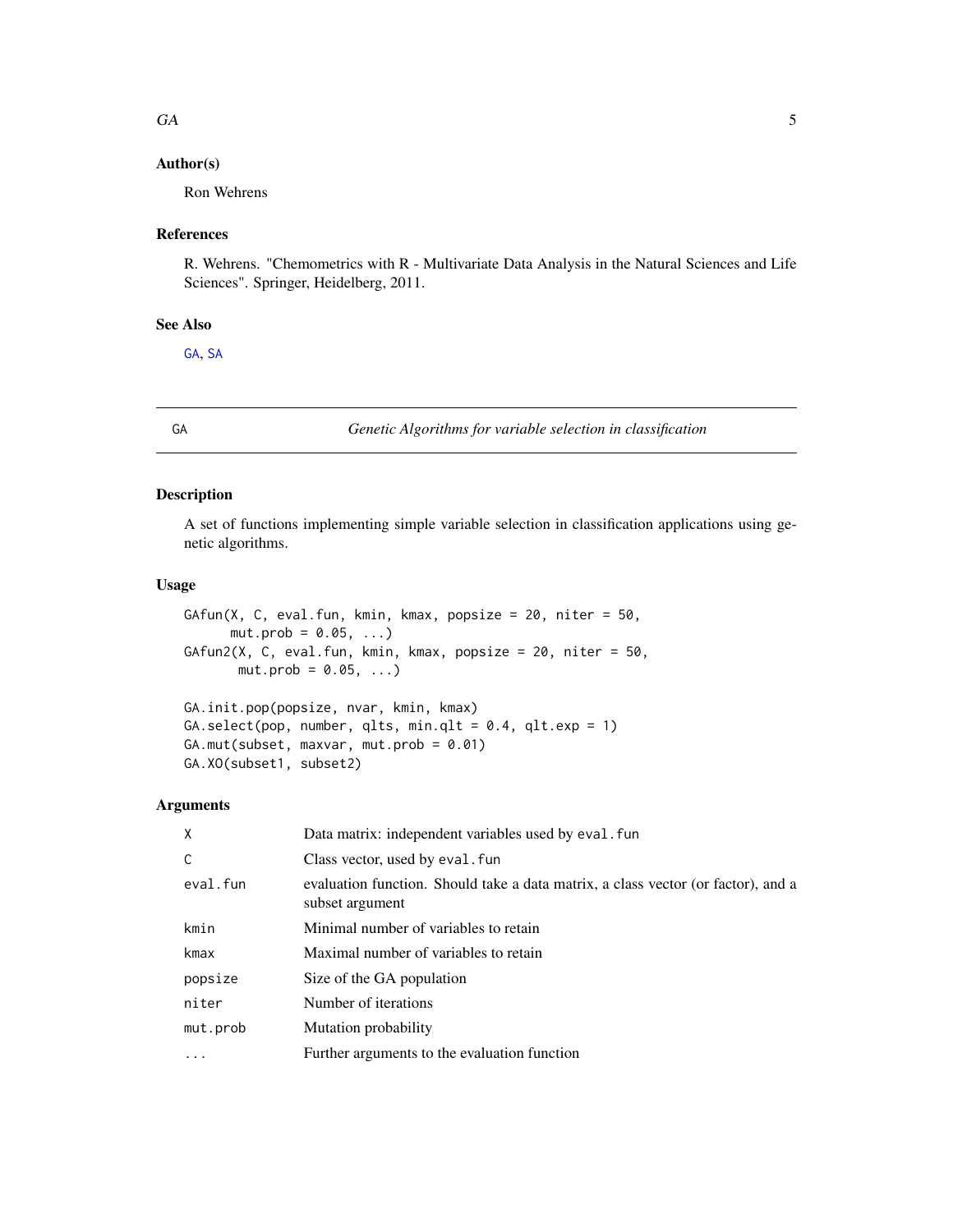<span id="page-5-0"></span>

| nvar    | The total number of variables to choose from<br>pop, subset, subset1, subset2<br>A (part of a) population of trial solutions                                   |
|---------|----------------------------------------------------------------------------------------------------------------------------------------------------------------|
| number  | The number of trial solutions that may produce offspring                                                                                                       |
| qlts    | Vector of quality measures for members in a population                                                                                                         |
| min.qlt | Minimal quality of a trial solution to be considered as a future parent                                                                                        |
| glt.exp | Quality scaling parameter: the larger this number, the more discrimination be-<br>tween good and bad solutions, and the more greedy the search characteristics |
| maxvar  | Number of variables to choose from                                                                                                                             |

#### Details

The function generates a population of trial solutions, each containing a number of variables to be retained. For every member of the population, the evaluation function calculates a quality measure, which determines the chance of that member to create offspring. In a process of "survival of the fittest", this leads to subsets for which the evaluation function has a maximal value.

The initialization is done randomly. Selection is simple threshold selection. Mutation swaps variables in or out of the subset; the cross-over type is uniform. Functions GA.init.pop, GA.select, GA.mut and GA.XO are auxiliary functions, not meant to be called directly by the user.

#### Value

Functions GAfun and GAfun2 both return a list containing the following fields:

| best      | The best subset                                                                             |
|-----------|---------------------------------------------------------------------------------------------|
| best.q    | The quality of the best subset                                                              |
| n.iter    | The number of iterations                                                                    |
|           | In addition, the outcome of GAfun2 also contains                                            |
| qualities | A matrix containing the best, median and worst quality value throughout the<br>optimization |

# Author(s)

Ron Wehrens

# References

R. Wehrens. "Chemometrics with R - Multivariate Data Analysis in the Natural Sciences and Life Sciences". Springer, Heidelberg, 2011.

# See Also

[Evaluation](#page-3-1), [SA](#page-13-1)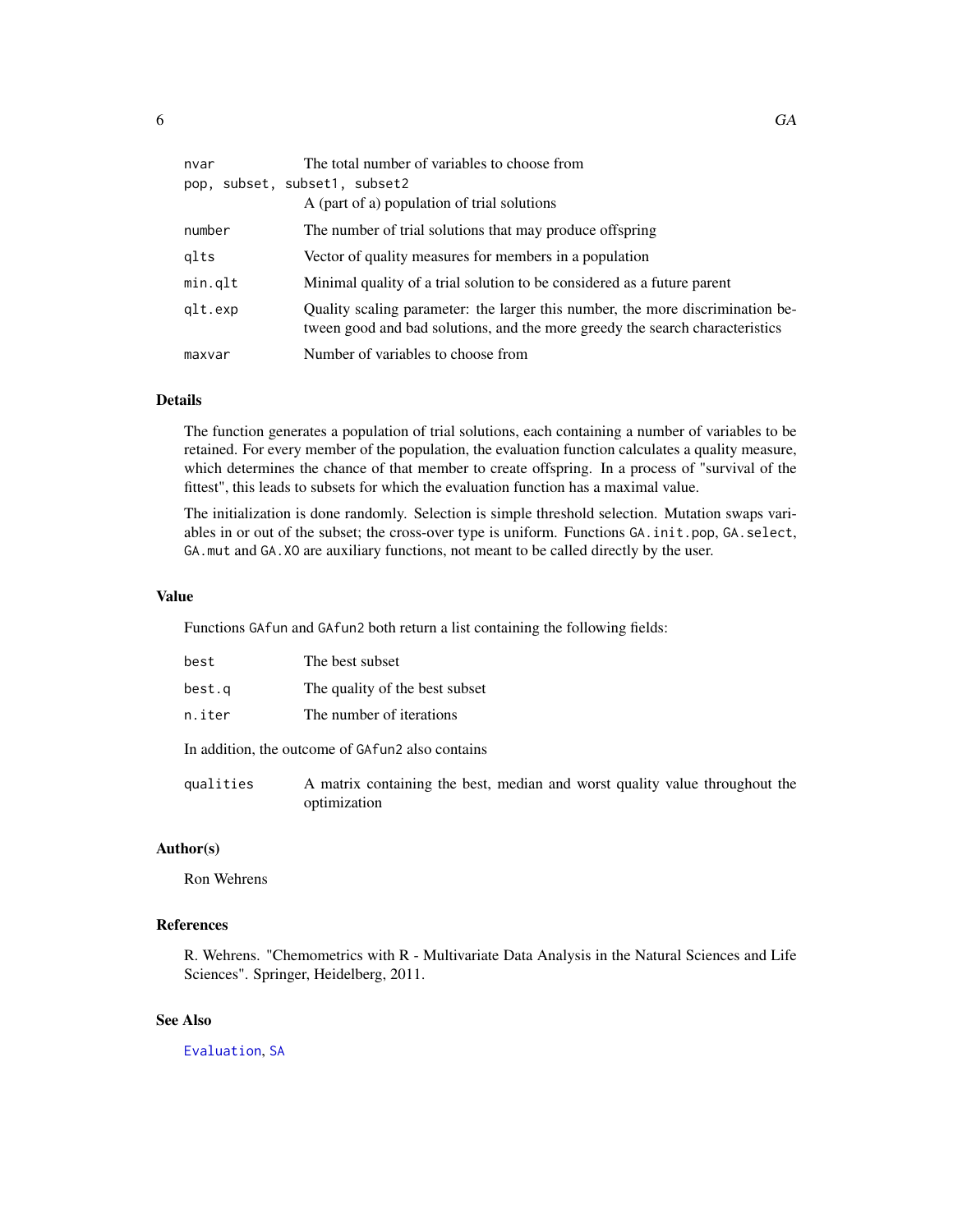<span id="page-6-0"></span>gini **7** and 2011 12:00 the set of the set of the set of the set of the set of the set of the set of the set of the set of the set of the set of the set of the set of the set of the set of the set of the set of the set of

### Examples

```
if (require("pls")) {
 data(gasoline, package = "pls")
 ## Usually more iterations are needed
 GAobj <- GAfun(gasoline$NIR, gasoline$octane,
                 eval.fun = pls.cvfun, niter = 20,
                 kmin = 3, kmax = 25, ncomp = 2)
 GAobj
} else {
 cat("Package pls not available.\nInstall it by typing 'install.packages(\"pls\")'")
}
```
gini *Gini impurity index for cart objects*

# Description

A simple implementation of the Gini impurity index for classification and regression trees. Not meant to be called directly - included for demonstration purposes.

#### Usage

gini(x, class, splitpoint)

#### Arguments

| $\times$   | Numeric vector of length n. |
|------------|-----------------------------|
| class      | Class labels, length n.     |
| splitpoint | Tentative split point.      |

# Value

The Gini impurity index, given a certain split point, a vector of possible splits, and a vector of class labels. Lower values indicate more pure leaves.

# Author(s)

Ron Wehrens

#### References

R. Wehrens. "Chemometrics with R - Multivariate Data Analysis in the Natural Sciences and Life Sciences". Springer, Heidelberg, 2011.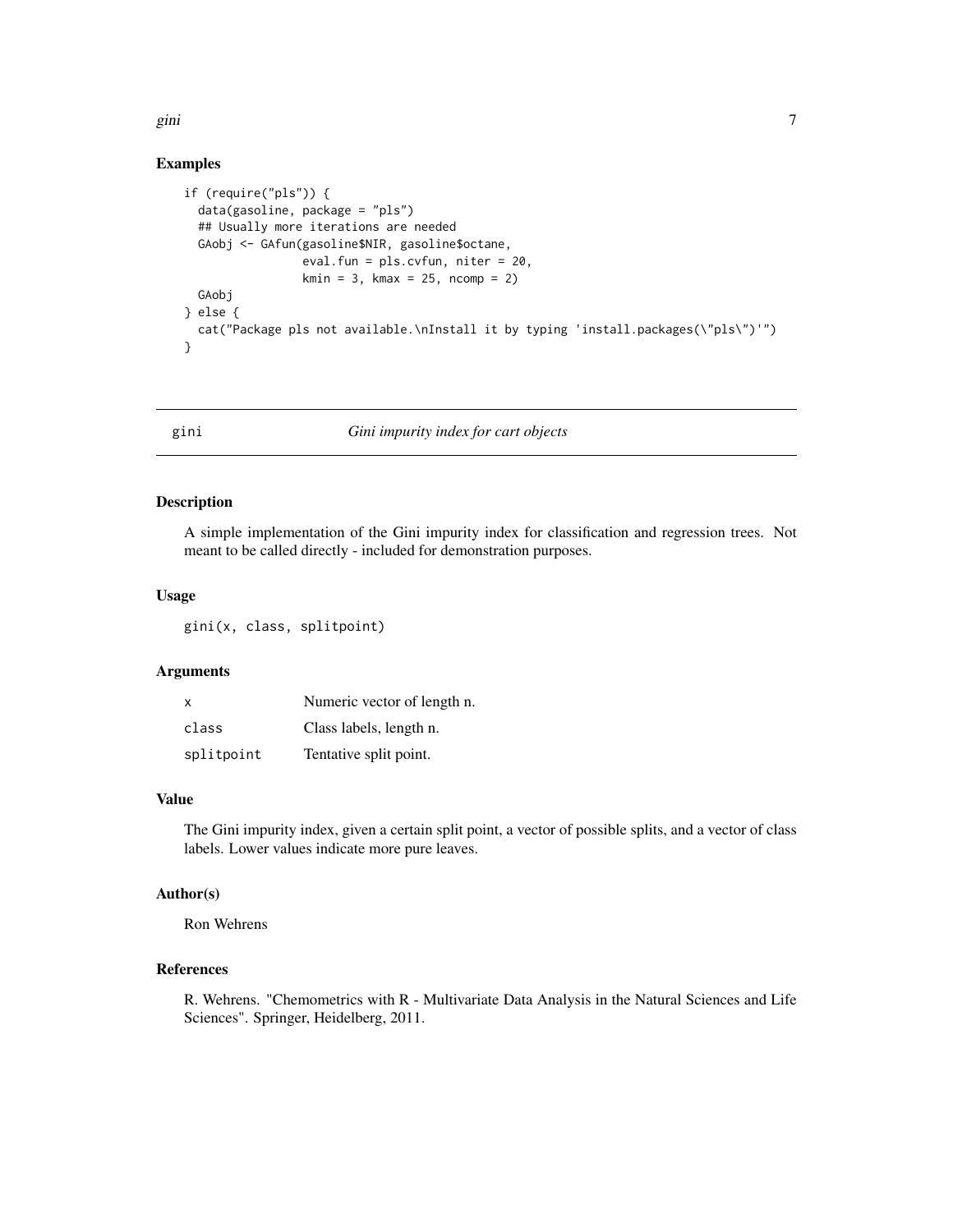<span id="page-7-0"></span>installChemometricsWithRData

*Installation of ChemometricsWithRData*

# Description

Function to download and install the **ChemometricsWithRData** package from its github location.

#### Details

The total size of the data sets in the ChemometricsWithRData package (Prostate2000Raw, prostate, bdata and shootout) is too large for CRAN according to current guidelines. The data package is now available from github only.

#### Author(s)

Ron Wehrens

Maintainer: Ron Wehrens <ron.wehrens@gmail.com>

# References

Ron Wehrens (2011). Chemometrics With R: Multivariate Data Analysis in the Natural Sciences and Life Sciences. Springer, Heidelberg.

#### Examples

```
## Not run:
 installChemometricsWithRData()
```
## End(Not run)

MCR *Functions for Multivariate Curve Resolution*

#### Description

Multivariate Curve Resolution, or MCR, decomposes a bilinear matrix into its pure components. A classical example is a matrix consisting of a series of spectral measurements on a mixture of chemicals for following the reaction. At every time point, a spectrum is measured that is a linear combination of the pure spectra. The goal of MCR is to resolve the pure spectra and concentration profiles over time.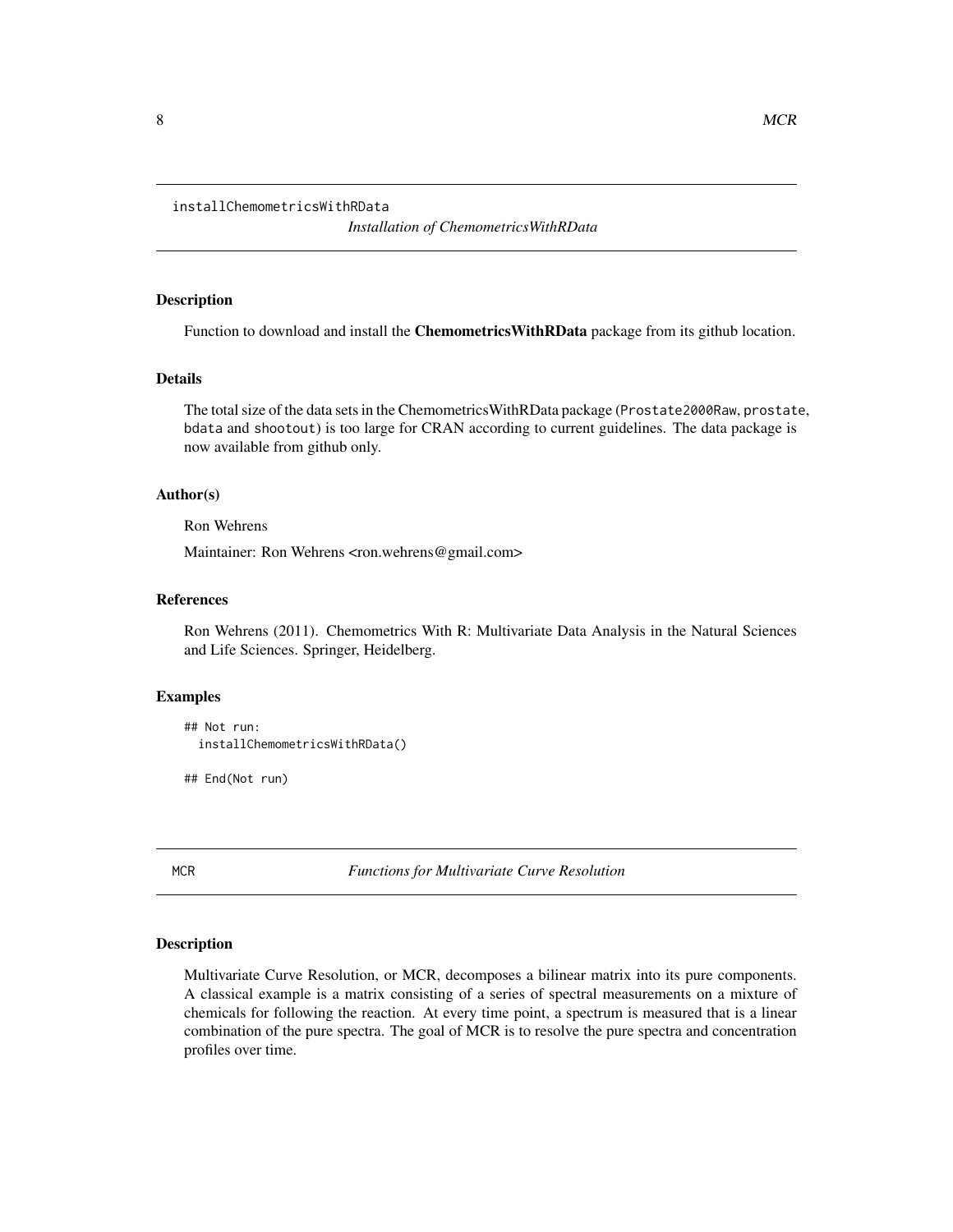#### $MCR$  9

# Usage

```
mcr(x, init, what = c("row", "col"), convergence = 1e-08,maxit = 50opa(x, ncomp)
efa(x, ncomp)
```
# Arguments

| X           | Data matrix                                                       |
|-------------|-------------------------------------------------------------------|
| init        | Initial guess for pure compounds                                  |
| what        | Whether the pure compounds are rows or columns of the data matrix |
| convergence | Convergence criterion                                             |
| maxit       | Maximal number of iterations                                      |
| ncomp       | Number of pure compounds                                          |

# Details

MCR uses repeated application of least-squares regression to find pure profiles and spectra. The method is iterative; both EFA and OPA are methods to provide initial guesses.

# Value

Function mcr returns a list containing

| C               | An estimate of the pure "concentration profiles"                                                                                       |  |  |  |  |
|-----------------|----------------------------------------------------------------------------------------------------------------------------------------|--|--|--|--|
| S               | An estimate of the pure "spectra"                                                                                                      |  |  |  |  |
| resids          | The residuals of the final decomposition                                                                                               |  |  |  |  |
| rms             | Root-mean-square values of the individual iterations                                                                                   |  |  |  |  |
|                 | Function opa returns a list containing                                                                                                 |  |  |  |  |
| pure.compounds: |                                                                                                                                        |  |  |  |  |
|                 | A matrix containing nomp pure compounds, usually spectra at specific time<br>points                                                    |  |  |  |  |
| selected:       | The wavelengths leading to the estimates of the pure concentration profiles                                                            |  |  |  |  |
|                 | Function efa returns a list containing                                                                                                 |  |  |  |  |
| pure.compounds: |                                                                                                                                        |  |  |  |  |
|                 | A matrix containing ncomp pure compounds, usually concentration profiles at<br>specific wavelengths                                    |  |  |  |  |
| forward:        | The development of the singular values of the reduced data matrix when increas-<br>ing the number of columns in the forward direction  |  |  |  |  |
| backward:       | The development of the singular values of the reduced data matrix when increas-<br>ing the number of columns in the backward direction |  |  |  |  |
|                 | Heually, one and efaire employed in opposite ways: if one is used to find the "purest" row of a                                        |  |  |  |  |

Usually, opa and efa are employed in opposite ways: if opa is used to find the "purest" row of a data matrix, one would typically employ efa to find the "purest" column, and vice versa.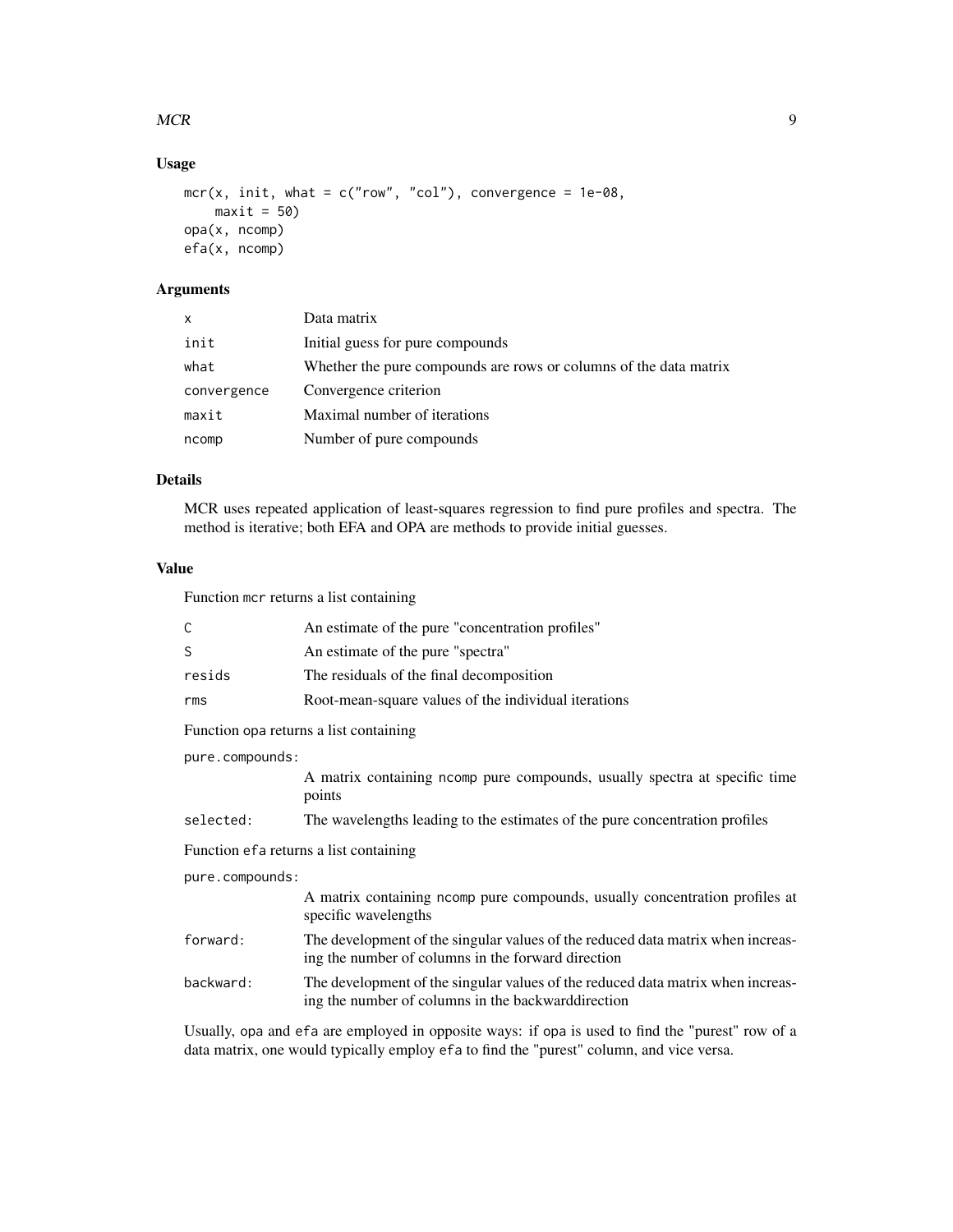#### <span id="page-9-0"></span>Author(s)

Ron Wehrens

#### References

R. Wehrens. "Chemometrics with R - Multivariate Data Analysis in the Natural Sciences and Life Sciences". Springer, Heidelberg, 2011.

#### Examples

```
## Not run:
if (require("ChemometricsWithRData")) {
 data(bdata, package = "ChemometricsWithRData")
 D1.efa <- efa(bdata$d1, 3)
 matplot(D1.efa$forward, type = "l")
 matplot(D1.efa$backward, type = "l")
 matplot(D1.efa$pure.comp, type = "l")
 D1.opa <- opa(bdata$d1, 3)
 matplot(D1.opa$pure.comp, type = "l")
 D1.mcr.efa <- mcr(bdata$d1, D1.efa$pure.comp, what = "col")
 matplot(D1.mcr.efa$C, type = "l", main = "Concentration profiles")
 matplot(t(D1.mcr.efa$S), type = "l", main = "Pure spectra")
 }
## End(Not run)
```
<span id="page-9-1"></span>PCA *Principal Component Analysis*

#### Description

Functions for PCA: creating a PCA object, extracting variances, scores and loadings for individual PCs, projecting new data in the PC space, and reconstruction using a limited number of PCs.

#### Usage

```
PCA(X, warn = TRUE)## S3 method for class 'PCA'
summary(object, varperc = 90, pc.select = c(1:5,10), ...)
variances(object, npc = maxpc)
## S3 method for class 'PCA'
scores(object, npc = maxpc, ...)## S3 method for class 'PCA'
loadings(object, npc = maxpc, ...)reconstruct(object, npc = maxpc)
project(object, npc = maxpc, newdata, ldngs)
```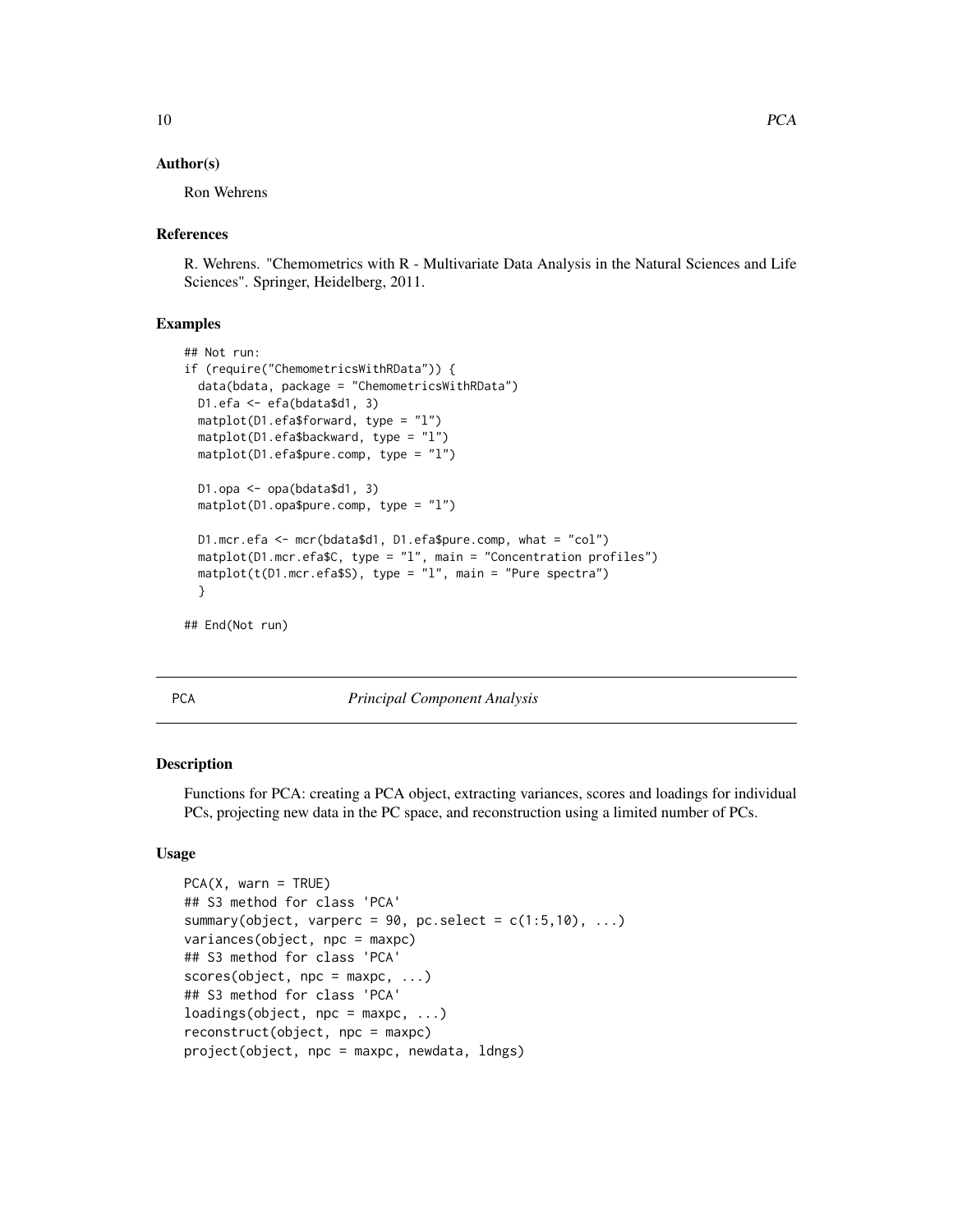#### <span id="page-10-0"></span> $PCA$  11

#### Arguments

| X         | a matrix, with each row representing an object.                                                                                  |
|-----------|----------------------------------------------------------------------------------------------------------------------------------|
| warn      | logical, whether or not to give a warning when the data are not mean-centered.                                                   |
| object    | an object of class "PCA" (see below).                                                                                            |
| varperc   | variance threshold in the summary function.                                                                                      |
| $\cdots$  | extra arguments, e.g., for printing the variance table (digits $=$ ).                                                            |
| pc.select | PCs to be included in the summary function.                                                                                      |
| npc       | the number of PCs to be returned.                                                                                                |
| newdata   | data (with the same number of variables as the original data) that are to be pro-<br>jected into the space of the first npc PCs. |
| ldngs     | loadings to be used; by default the PCA loadings.                                                                                |

#### Value

Function PCA returns an object of class "PCA" with components

| scores   | object weights per PC.              |
|----------|-------------------------------------|
| loadings | variable weights per PC.            |
| var      | variance explained per PC.          |
| totalvar | The total variance in the data set. |

Function summary.PCA gives a short summary of the PCA model, stating how many PCs are needed to cover a certain percentage of the total variance, and for selected PCs gives the (cumulative) variance explained.

Function variances returns the variances associated with each PC.

Function scores returns the scores associated with each PC.

Function loadings returns the loadings associated with each PC.

Function reconstruct returns the reconstruction of the original data matrix, based on npc PCs.

Function project projects the new data into the subspace spanned by the given loadings. If argument ldngs is given, arguments pcamod and npc are not needed.

# Author(s)

Ron Wehrens

# References

R. Wehrens. "Chemometrics with R - Multivariate Data Analysis in the Natural Sciences and Life Sciences". Springer, Heidelberg, 2011.

# See Also

[plot.PCA](#page-11-1)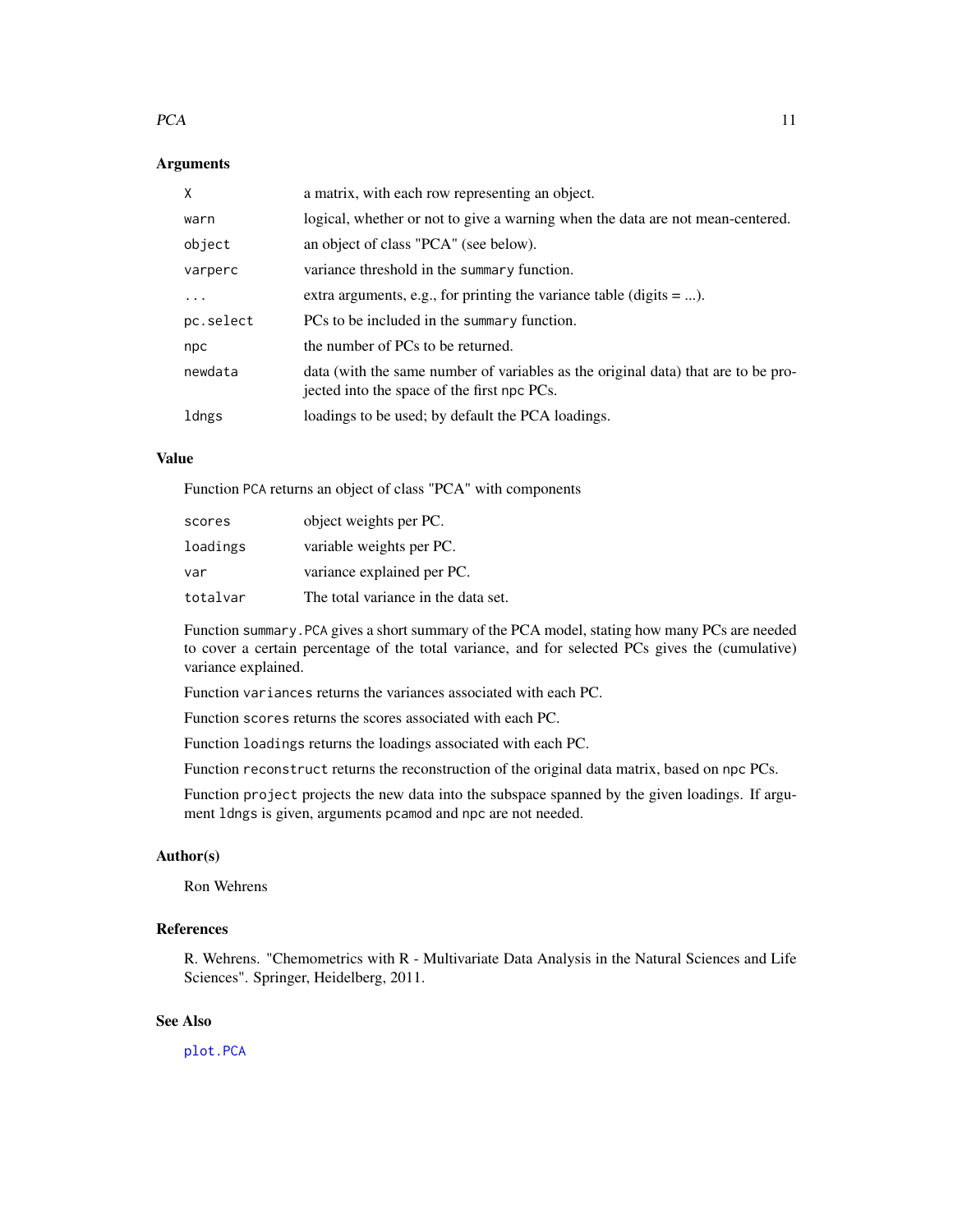#### <span id="page-11-0"></span>Examples

```
data(wines, package = "kohonen")
wines.PC <- PCA(scale(wines))
```
PCA.plot *Principal Component Analysis plotting functions*

# <span id="page-11-1"></span>**Description**

Plotting functions for PCA: for scores, loadings, scores and loadings simultaneously (a biplot), and variances (a screeplot, where the log of the explained variance is plotted for each PC).

# Usage

```
## S3 method for class 'PCA'
scoreplot(object, pc = c(1, 2), pcscores = scores(object),
          show.names = FALSE, xlab, ylab, xlim, ylim, ...)
## S3 method for class 'PCA'
loadingplot(object, pc = c(1, 2), pcloadings = loadings(object),
            scalefactor = 1, add = FALSE, show.names = FALSE,
            xlab, ylab, xlim, ylim, col = "blue", min.length =
            0.01, varnames = NULL, \ldots)
## S3 method for class 'PCA'
biplot(x, pc = c(1,2),
       show.names = c("none", "scores", "loadings", "both"),
       score.col = 1, loading.col = "blue",min.length = .01, varnames = NULL, ...)
screeplot(object, type = c("scree", "percentage"), npc, ...)
```
#### Arguments

| x, object                   | an object of class "PCA" (see below).                                                                                                                                         |  |
|-----------------------------|-------------------------------------------------------------------------------------------------------------------------------------------------------------------------------|--|
| рc                          | which PCs to show.                                                                                                                                                            |  |
| pcscores                    | matrix of scores, by default the scores of the PCA model object.                                                                                                              |  |
| show.names                  | show names rather than plotting symbols. For loading plot and scoreplot<br>a logical (default: FALSE), for biplot one of 'scores', 'loadings', 'both' or<br>'none' (default). |  |
| xlab, ylab, xlim, ylim, col |                                                                                                                                                                               |  |
|                             | graphical parameters of the plot.                                                                                                                                             |  |
| pcloadings                  | matrix of loadings, by default the loadings of the PCA model object.                                                                                                          |  |
| scalefactor                 | scaling factor for the loadings; used internally, when the loading plot function<br>is called from within biplot. PCA.                                                        |  |
| add                         | logical, whether to add to the existing plot (again, useful when loading plot is<br>called from within biplot. PCA).                                                          |  |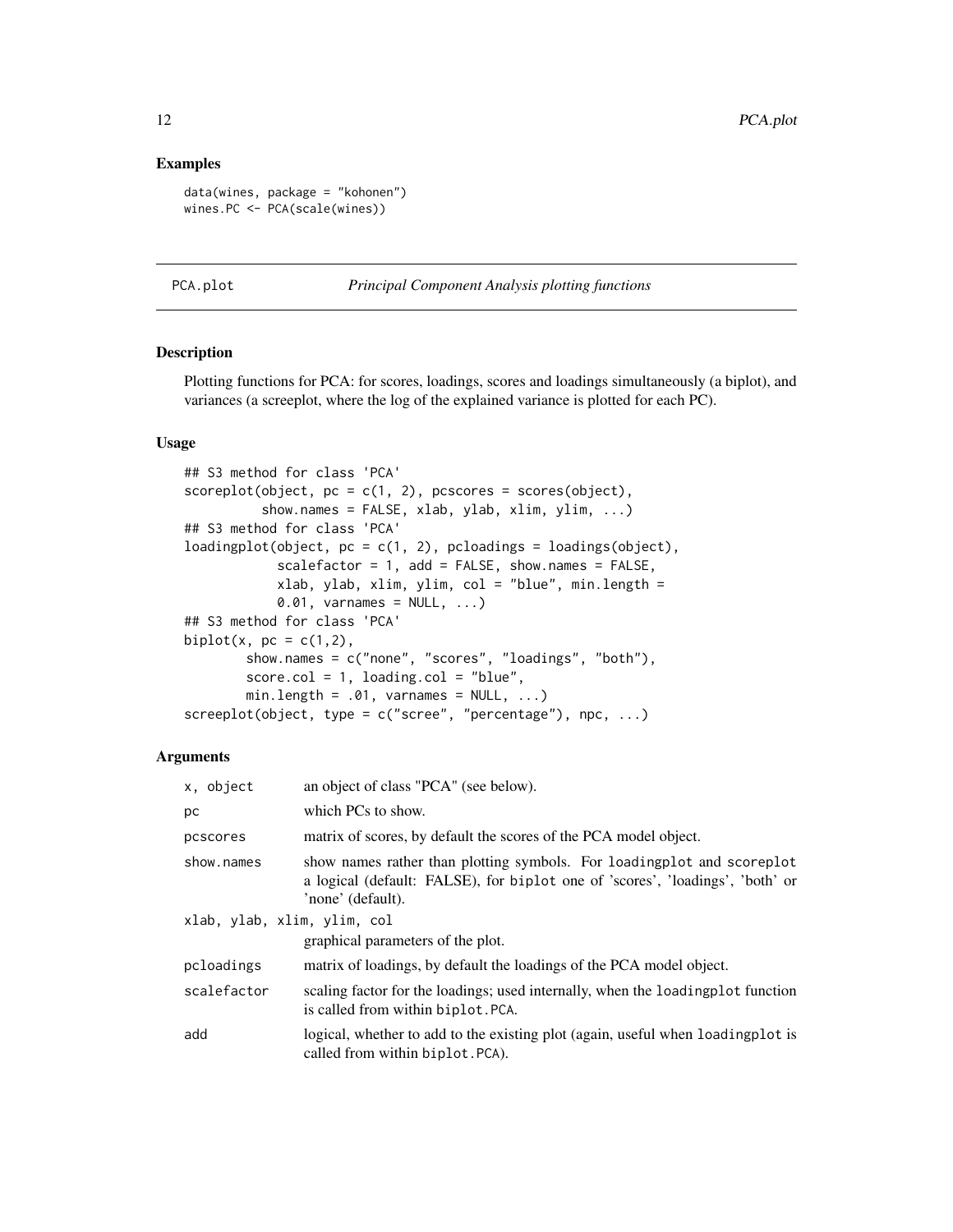# <span id="page-12-0"></span>pick.peaks 13

| npc                    | how many PCs to show in the scree plot (starting from 1).                                                                                                             |
|------------------------|-----------------------------------------------------------------------------------------------------------------------------------------------------------------------|
| type                   | show a real screeplot (scree) or show the percentage of variance explained<br>(percentage).                                                                           |
| score.col, loading.col |                                                                                                                                                                       |
|                        | colours of the scores and loadings in a biplot.                                                                                                                       |
| min.length             | minimal length of loading vectors to be plotted by arrows. Vectors that are too<br>short lead to warning messages, are not interesting, and only clutter the graphic. |
| varnames               | alternative vector of variable names.                                                                                                                                 |
| $\cdots$               | Graphical arguments passed on to lower-level plotting functions.                                                                                                      |

# Details

Score plots and loading plots show the amount of explained variance at the axis labels only when PCA has been performed at mean-centered data.

#### Author(s)

Ron Wehrens

# References

R. Wehrens. "Chemometrics with R - Multivariate Data Analysis in the Natural Sciences and Life Sciences". Springer, Heidelberg, 2011.

#### See Also

**[PCA](#page-9-1)** 

# Examples

```
data(wines, package = "kohonen")
wines.PC <- PCA(scale(wines))
wine.classes <- as.integer(vintages)
scoreplot(wines.PC, col = wine.classes, pch = wine.classes)
loadingplot(wines.PC, show.names = TRUE)
biplot(wines.PC, score.col = wine.classes)
screeplot(wines.PC)
```
pick.peaks *Peak-picking function.*

#### Description

Function to identify local maxima in a vector, typically a spectrum or a chromatogram.

#### Usage

pick.peaks(x, span)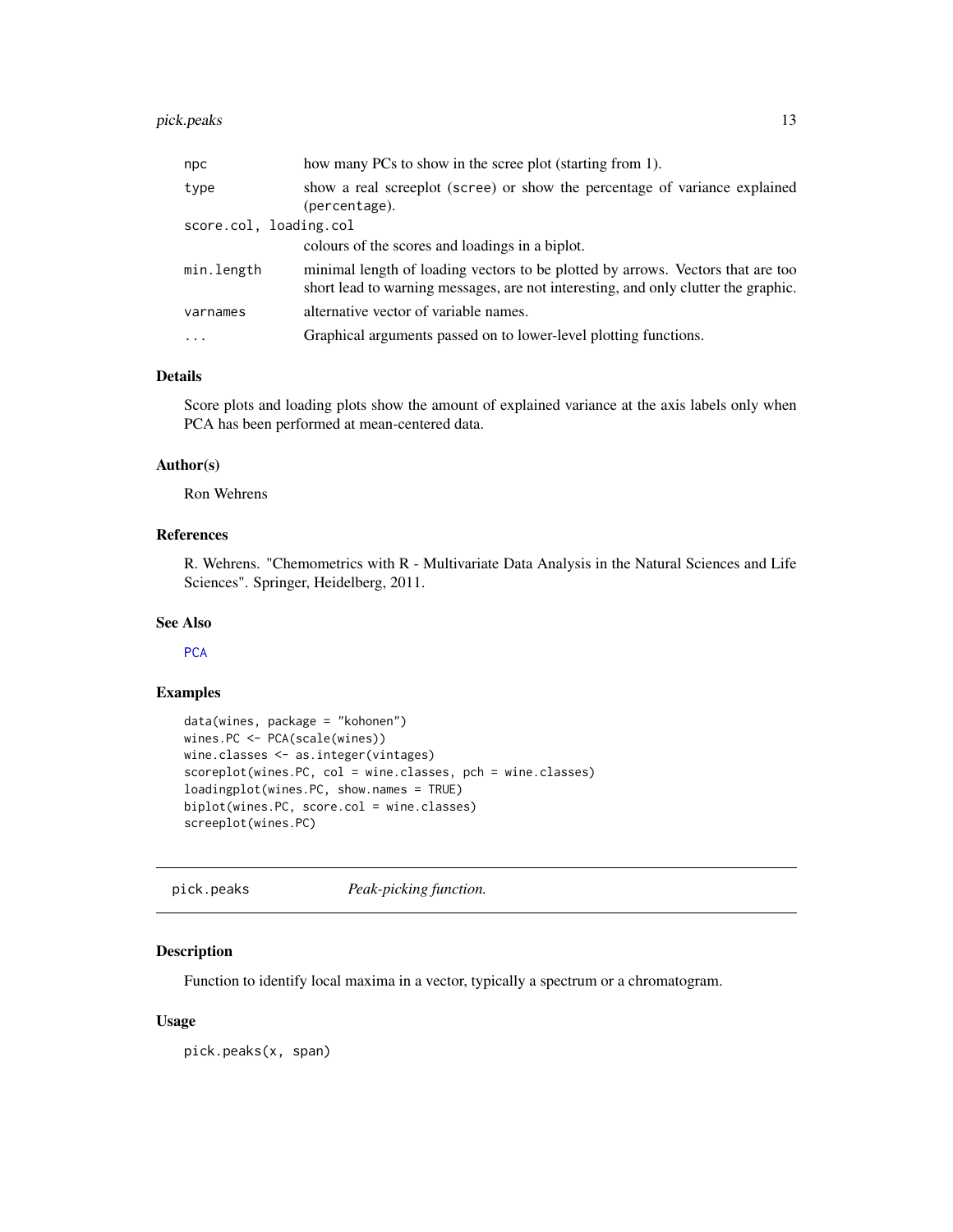#### <span id="page-13-0"></span>Arguments

|      | Numerical vector.                           |
|------|---------------------------------------------|
| span | Neighbourhood, used to define local maxima. |

# Value

A vector containing positions of local maxima in the input data.

# Author(s)

Ron Wehrens

# Examples

```
if (require("ptw")) {
data(lcms, package = "ptw")
plot(lcms[1,,1], type = "l", xlim = c(1000, 1500))
abline(v = pick.peaks(lcms[1, 1], 20), col = "blue")} else {
  cat("Package ptw not available.\nInstall it by typing 'install.packages(\"ptw\")'")
}
```
<span id="page-13-1"></span>SA *Simulated Annealing for variable selection in classification*

# Description

A set of functions implementing simple variable selection in classification applications using simulated annealing

# Usage

```
SAfun(x, response, eval.fun, Tinit, niter = 100,
     cooling = 0.05, fraction = 0.3, ...)
SAfun2(x, response, eval.fun, Tinit, niter = 100,
       cooling = 0.05, fraction = 0.3, ...)
```
# SAstep(curr.set, maxvar, fraction = .3, size.dev = 1)

# Arguments

|          | Data matrix: independent variables used by eval. fun                                                 |
|----------|------------------------------------------------------------------------------------------------------|
| response | Class vector, used by eval. fun                                                                      |
| eval.fun | evaluation function. Should take a data matrix, a class vector (or factor), and a<br>subset argument |
| Tinit    | Initial temperature                                                                                  |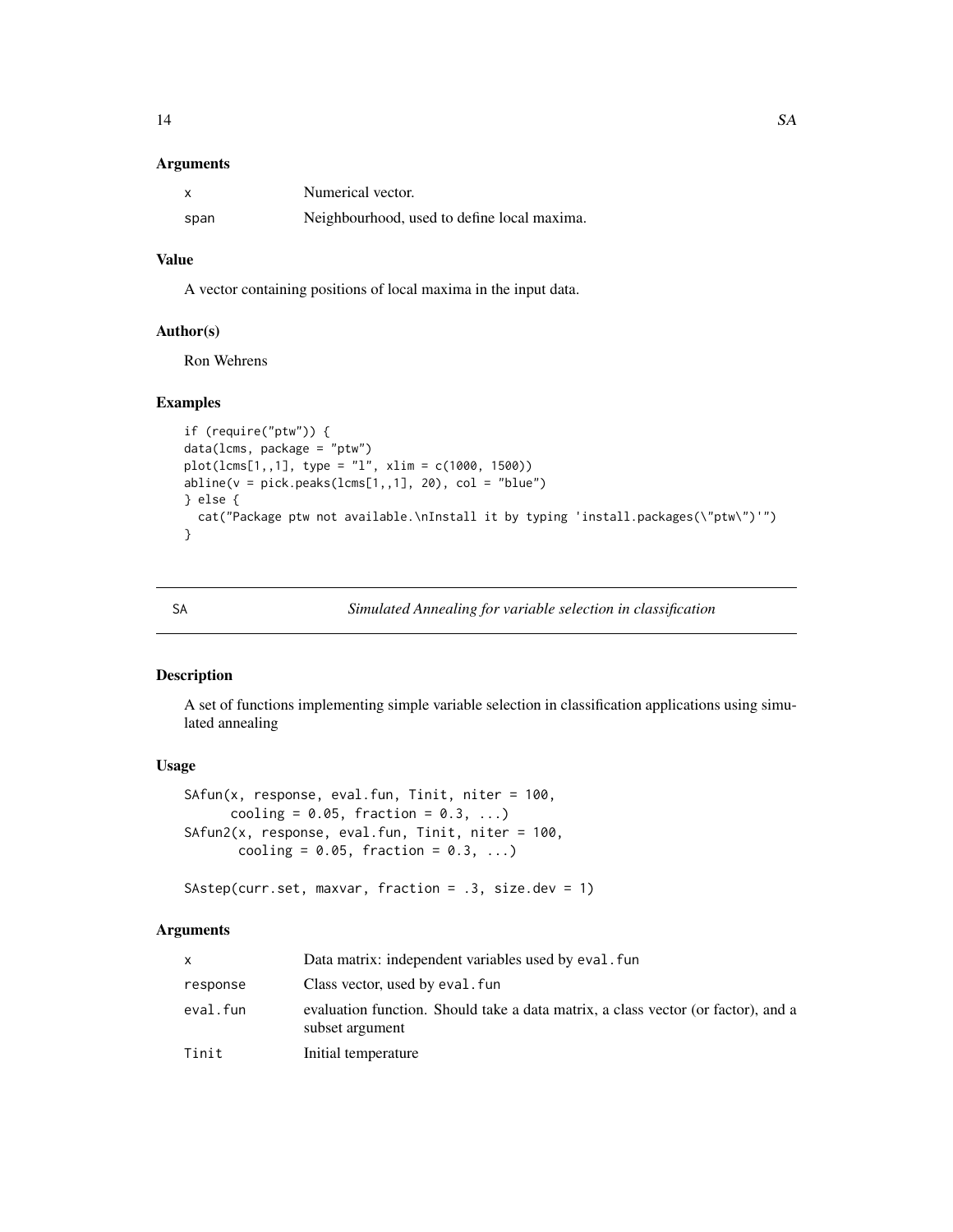<span id="page-14-0"></span>

| niter      | Maximal number of iterations                                               |
|------------|----------------------------------------------------------------------------|
| cooling    | Cooling speed                                                              |
| fraction   | Size of the desired subset, as a fraction of the total number of variables |
| $\ddots$ . | Further arguments to the evaluation function                               |
| curr.set   | Current trial solution                                                     |
| maxvar     | The total number of variables to choose from                               |
| size.dev   | Parameter governing the variability in size of subsequent subsets          |

#### Details

Simulated Annealing (SA) starts with a random subset, and proceeds by random moves in the solution space. In this implementation, a new solution may deviate in length at most size.dev variables: at most two variables may be swapped in or out at each step. If a step is an improvement, it is unconditionally accepted. If not, acceptance is a stochastic process depending on the current temperature - with high temperatures, "bad" moves are more likely to be accepted than with low temperatures. The process stops after a predefined number of iterations.

#### Value

Functions SAfun and SAfun2 both return a list containing the following fields:

| best                                             | The best subset                                                                                  |
|--------------------------------------------------|--------------------------------------------------------------------------------------------------|
| best.q                                           | The quality of the best subset                                                                   |
| In addition, the outcome of SAfun2 also contains |                                                                                                  |
| qualities                                        | A vector containing quality values of solutions seen throughout the optimization                 |
| accepts                                          | A vector containing logicals indicating which solutions were accepted and which<br>were rejected |

# Author(s)

Ron Wehrens

# References

R. Wehrens. "Chemometrics with R - Multivariate Data Analysis in the Natural Sciences and Life Sciences". Springer, Heidelberg, 2011.

# See Also

[Evaluation](#page-3-1), [GA](#page-4-1)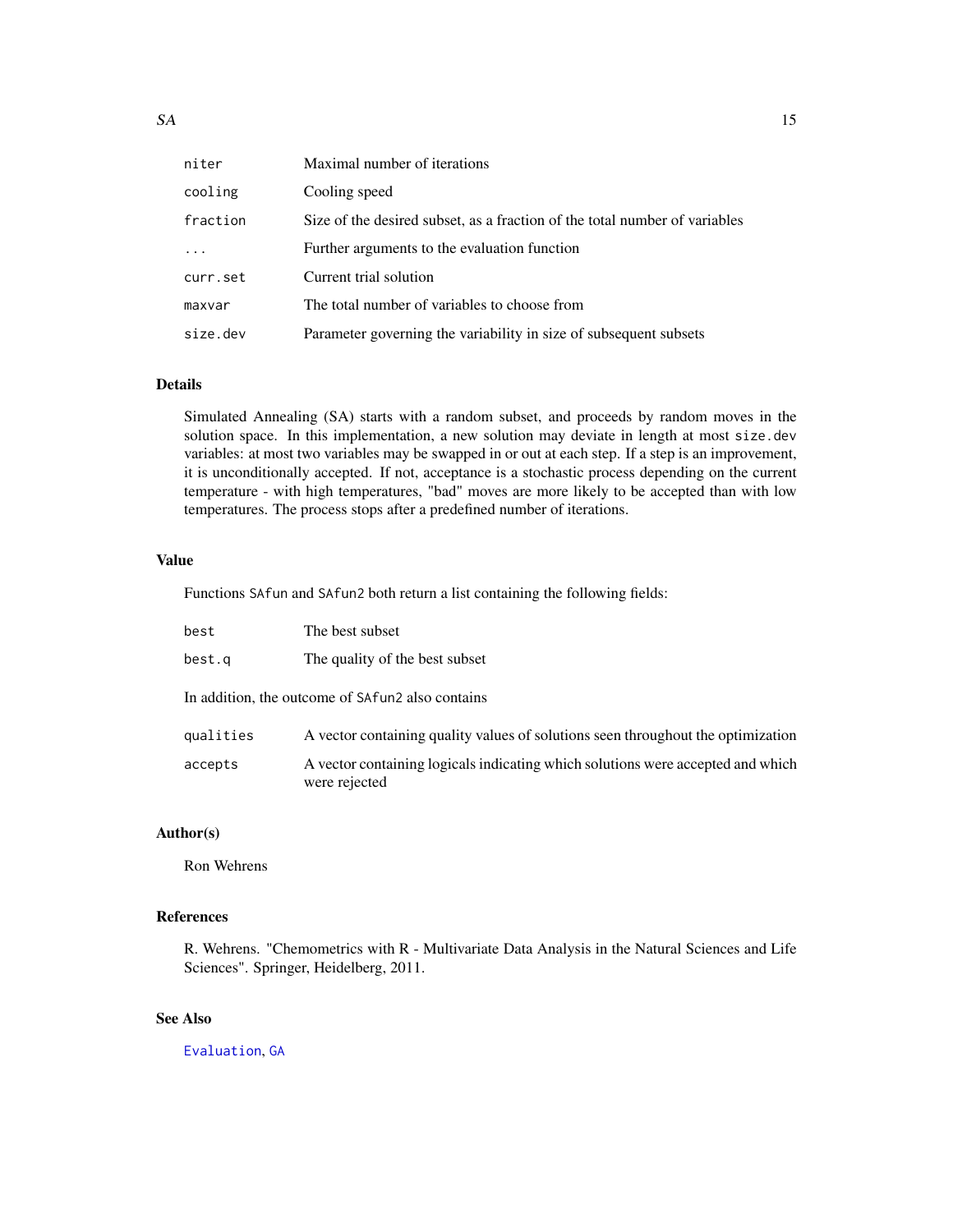# Examples

```
if (require("pls")) {
data(gasoline, package = "pls")
## usually more than 50 iterations are needed
SAobj <- SAfun(gasoline$NIR, gasoline$octane,
               eval.fun = pls.cvfun, Tinit = 3,
               fraction = .02, niter = 50, ncomp = 2)
SAobj
} else {
  cat("Package pls not available.\nInstall it by typing 'install.packages(\"pls\")'")
}
```
unsigned.range *Unsigned range of the data vector including zero.*

### Description

Function returning the range of the data where, if necessary, the range is extended to include zero. Not meant to be called directly by the user.

# Usage

unsigned.range(x)

# Arguments

x Numeric vector.

# Value

A vector of two numbers.

### Note

From the R stats package (see biplot.default).

<span id="page-15-0"></span>